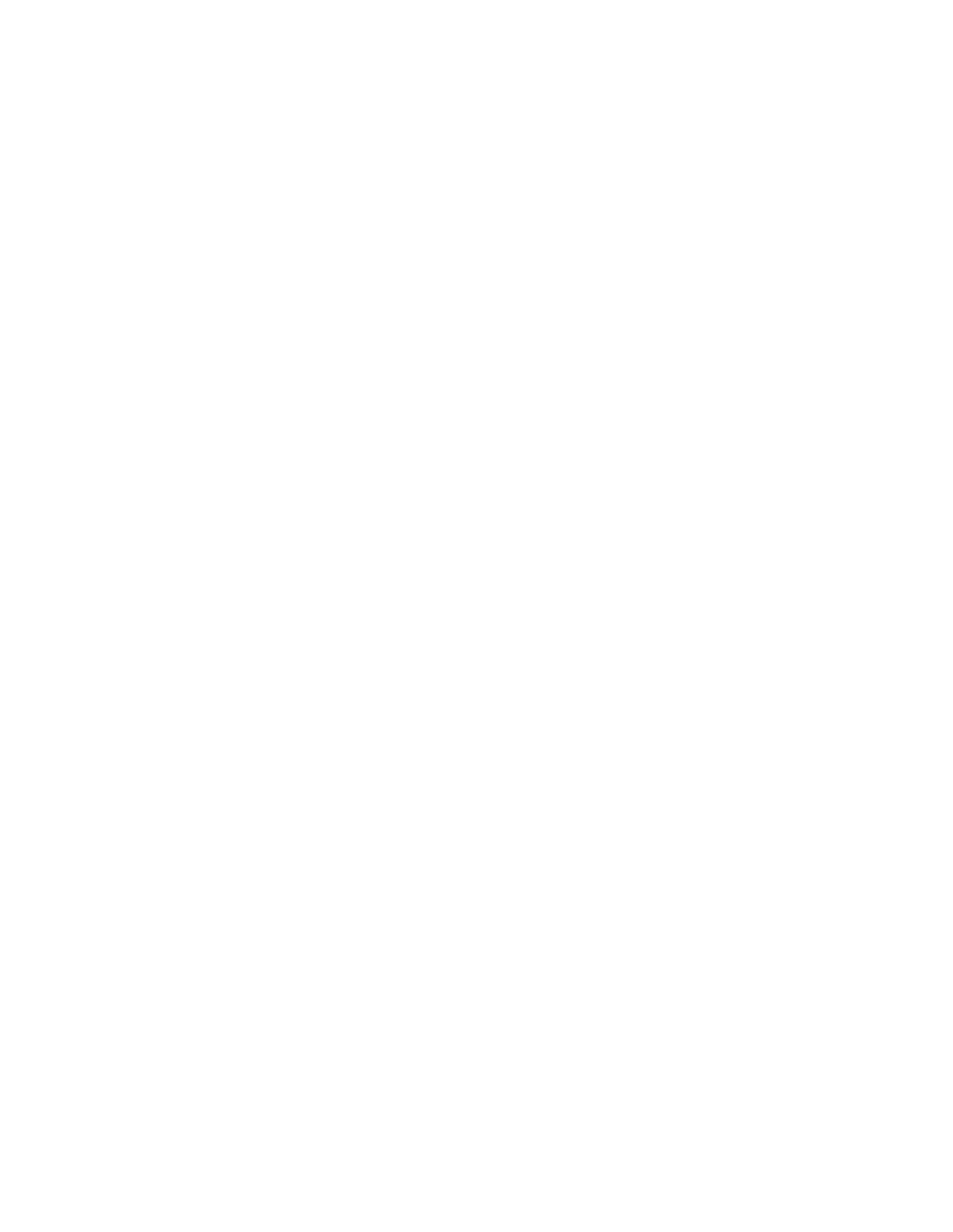## **CONTENT**

| CONNECTION DIAGRAM 36 PIN/10 PIN 1 |  |
|------------------------------------|--|
|                                    |  |
| 36 & 10 PIN BUTTON LAYOUT  3       |  |
| BOOKKEEPING & ADJUSTMENT 4         |  |
| ON-SCREEN SYSTEM SETTING 5         |  |
| CHANCE ADJUSTMENT 6                |  |
| MAIN FEATURES OF NUDGE A BUG  7    |  |
|                                    |  |
|                                    |  |
| <b>COLLECTING BUGS OF BONUS 11</b> |  |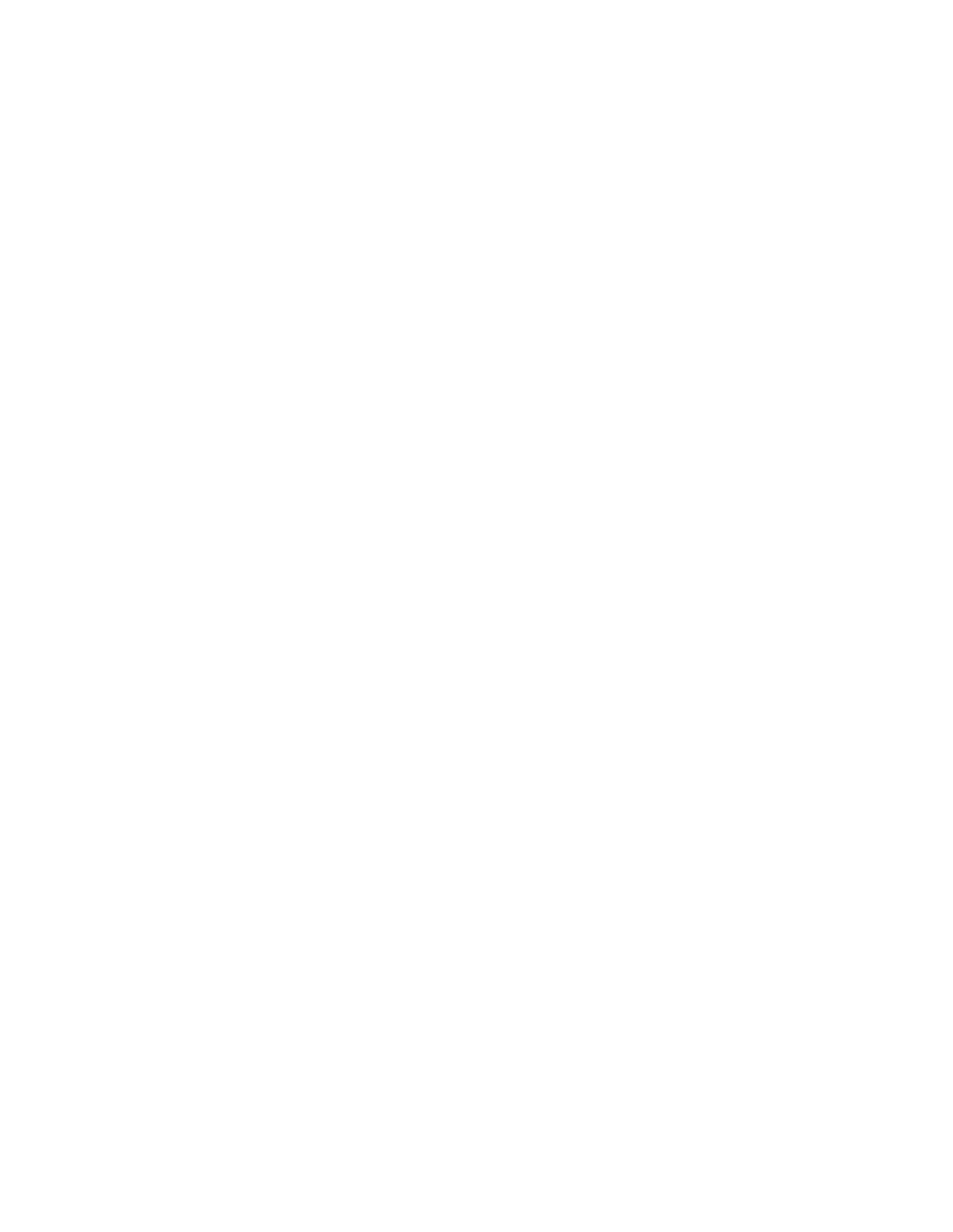#### **CONNECTIONION DIAGRAM** (36&10pins)

| 36 Pins                                       |                |                                        |                   | 10 Pins         |               |
|-----------------------------------------------|----------------|----------------------------------------|-------------------|-----------------|---------------|
| <b>PARTS SIDE</b>                             |                | <b>SOLDER SIDE</b>                     | PARTS SIDE        |                 | <b>SOLDER</b> |
| <b>VIDEO RED</b>                              | 1              | <b>VIDEO GREEN</b>                     | <b>GND</b>        | 1               | <b>GNI</b>    |
| <b>VIDEO BLUE</b>                             | $\overline{2}$ | <b>VIDEO SYNC</b>                      | <b>GND</b>        | $\mathbf 2$     | <b>GNI</b>    |
| <b>SPEAKER</b>                                | 3              | <b>VIDEO GND</b>                       | $+5V$             | 3               | $+5$          |
|                                               | $\overline{4}$ |                                        | $+5V$             | $\overline{4}$  | $+5$          |
|                                               | 5              |                                        | $+12V$            | 5               | +12           |
|                                               | 6              |                                        | $+12V$            | 6               | $+12$         |
| TICKET OUT/ PRINTER PRINT                     | 7              |                                        | <b>TICKET SSR</b> | 7               |               |
| <b>TICKET SWITCH</b>                          | 8              |                                        |                   | 8               |               |
| START/ ALL STOP / KEEP/TAKE                   | 9              |                                        |                   | 9               |               |
| STOP2 / SMALL / HELP                          | 10             |                                        | <b>GND</b>        | 10 <sup>1</sup> | <b>GNI</b>    |
| <b>PLAY</b>                                   | 11             |                                        |                   |                 |               |
| STOP3/TAKE                                    | 12             |                                        |                   |                 |               |
| STOP1/DOUBLE/CHANGE SY<br><b>MBOL</b>         | 13             |                                        |                   |                 |               |
|                                               | 14             |                                        |                   |                 |               |
|                                               | 15             |                                        |                   |                 |               |
| <b>BIG</b>                                    | 16             |                                        |                   |                 |               |
|                                               | 17             |                                        |                   |                 |               |
| <b>COIN A</b>                                 | 18             | <b>KEY IN</b>                          |                   |                 |               |
|                                               | 19             | COIN <sub>C</sub>                      |                   |                 |               |
| <b>BOOK</b>                                   | 20             | <b>TEST</b>                            |                   |                 |               |
|                                               | 21             | <b>KEY OUT</b>                         |                   |                 |               |
|                                               | 22             | <b>CALL ATTENDANT</b>                  |                   |                 |               |
| <b>COIN A METER</b>                           | 23             |                                        |                   |                 |               |
| <b>KEY IN METER</b>                           | 24             |                                        |                   |                 |               |
|                                               | 25             |                                        |                   |                 |               |
| COIN IN C METER                               | 26             | LAMP: TICKET OUT/ P<br><b>RINT OUT</b> |                   |                 |               |
|                                               | 27             |                                        |                   |                 |               |
| <b>OUT METER</b>                              | 28             |                                        |                   |                 |               |
| LAMP: START/ ALL STOP / KEEP                  | 29             |                                        |                   |                 |               |
| LAMP: STOP2/SMALL/HELP                        | 30             | <b>BILL ENABLE</b>                     |                   |                 |               |
| LAMP: PLAY                                    | 31             | LAMP: COUNT                            |                   |                 |               |
| LAMP: STOP3/TAKE                              | 32             | LAMP: CALL ATTENDANT                   |                   |                 |               |
| LAMP: STOP1 /DOUBLE/ CHA<br><b>NGE SYMBOL</b> | 33             |                                        |                   |                 |               |
| LAMP: BIG                                     | 34             |                                        |                   |                 |               |
| <b>CLEAR ERROR</b>                            | 35             |                                        |                   |                 |               |
| <b>GND</b>                                    | 36             | <b>GND</b>                             |                   |                 |               |
|                                               |                |                                        |                   |                 |               |
| IGS USER MANUAL                               |                |                                        |                   |                 | PAGE 1        |

|                   | 10 Pins |                    |
|-------------------|---------|--------------------|
| <b>PARTS SIDE</b> |         | <b>SOLDER SIDE</b> |
| <b>GND</b>        | 1       | <b>GND</b>         |
| <b>GND</b>        | 2       | <b>GND</b>         |
| $+5V$             | 3       | $+5V$              |
| $+5V$             | 4       | $+5V$              |
| $+12V$            | 5       | $+12V$             |
| $+12V$            | 6       | $+12V$             |
| <b>TICKET SSR</b> | 7       |                    |
|                   | 8       |                    |
|                   | 9       |                    |
| <b>GND</b>        |         | GND                |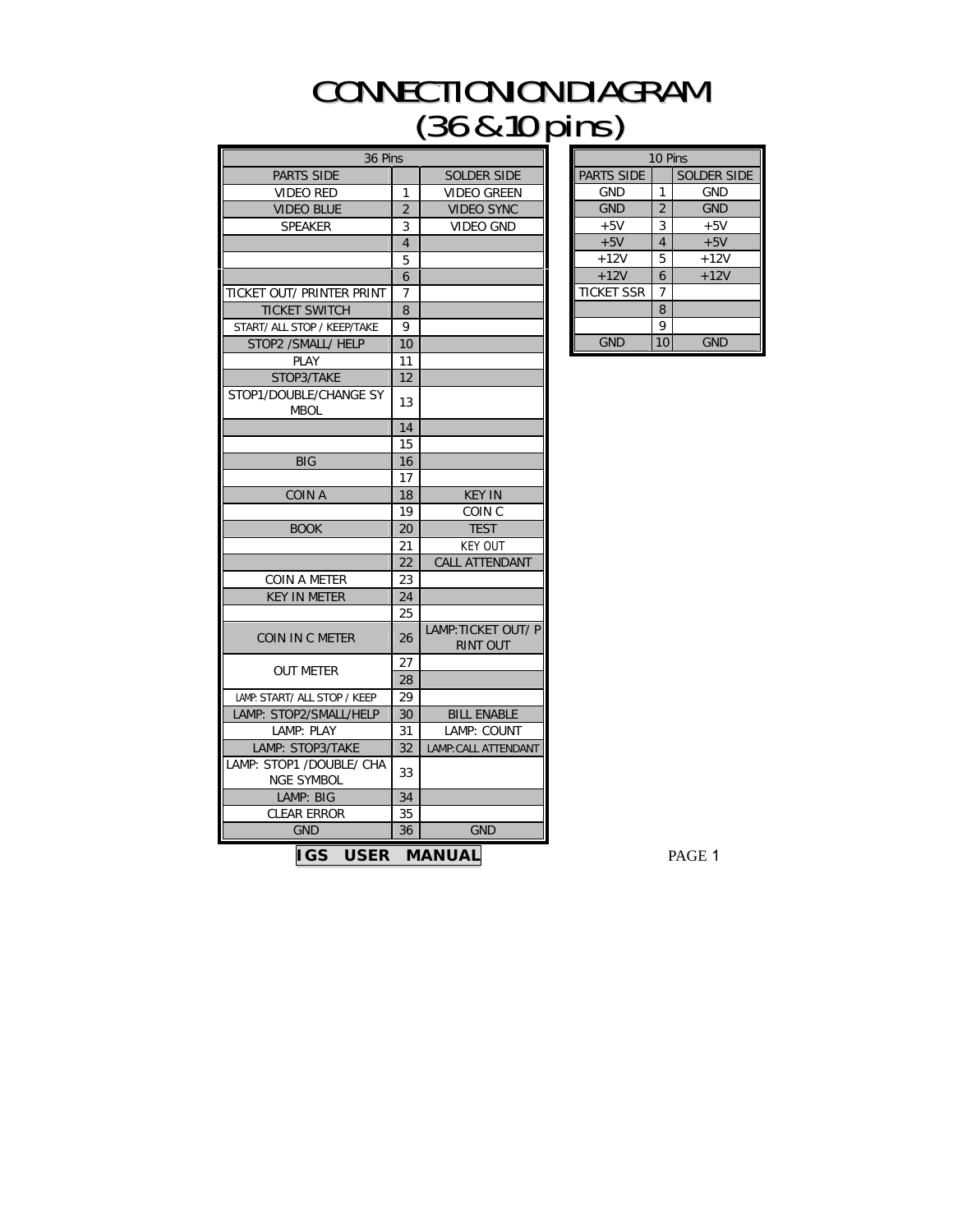## DIP SWITCH SETTING

| DIP SWITCH 1      |                | 1          | 2          | 3          | $\overline{4}$ | 5          | 6 | $\overline{7}$ | 8 |
|-------------------|----------------|------------|------------|------------|----------------|------------|---|----------------|---|
| <b>DEMO MUSIC</b> | N <sub>O</sub> | <b>ON</b>  |            |            |                |            |   |                |   |
|                   | <b>YES</b>     | <b>OFF</b> |            |            |                |            |   |                |   |
| NO STOP           | N <sub>O</sub> |            | <b>OFF</b> |            |                |            |   |                |   |
|                   | <b>YES</b>     |            | <b>ON</b>  |            |                |            |   |                |   |
|                   | <b>BUG</b>     |            |            | <b>OFF</b> | <b>OFF</b>     |            |   |                |   |
| <b>SYMBOL</b>     | <b>FRUIT</b>   |            |            | <b>ON</b>  | <b>OFF</b>     |            |   |                |   |
|                   | <b>BOTH</b>    |            |            | <b>OFF</b> | <b>ON</b>      |            |   |                |   |
|                   | <b>BOTH</b>    |            |            | <b>ON</b>  | <b>ON</b>      |            |   |                |   |
| <b>LONG TERM</b>  | N <sub>O</sub> |            |            |            |                | <b>ON</b>  |   |                |   |
|                   | <b>YES</b>     |            |            |            |                | <b>OFF</b> |   |                |   |

\*\*\* Default Password of System Setup: press [START] 8 Times.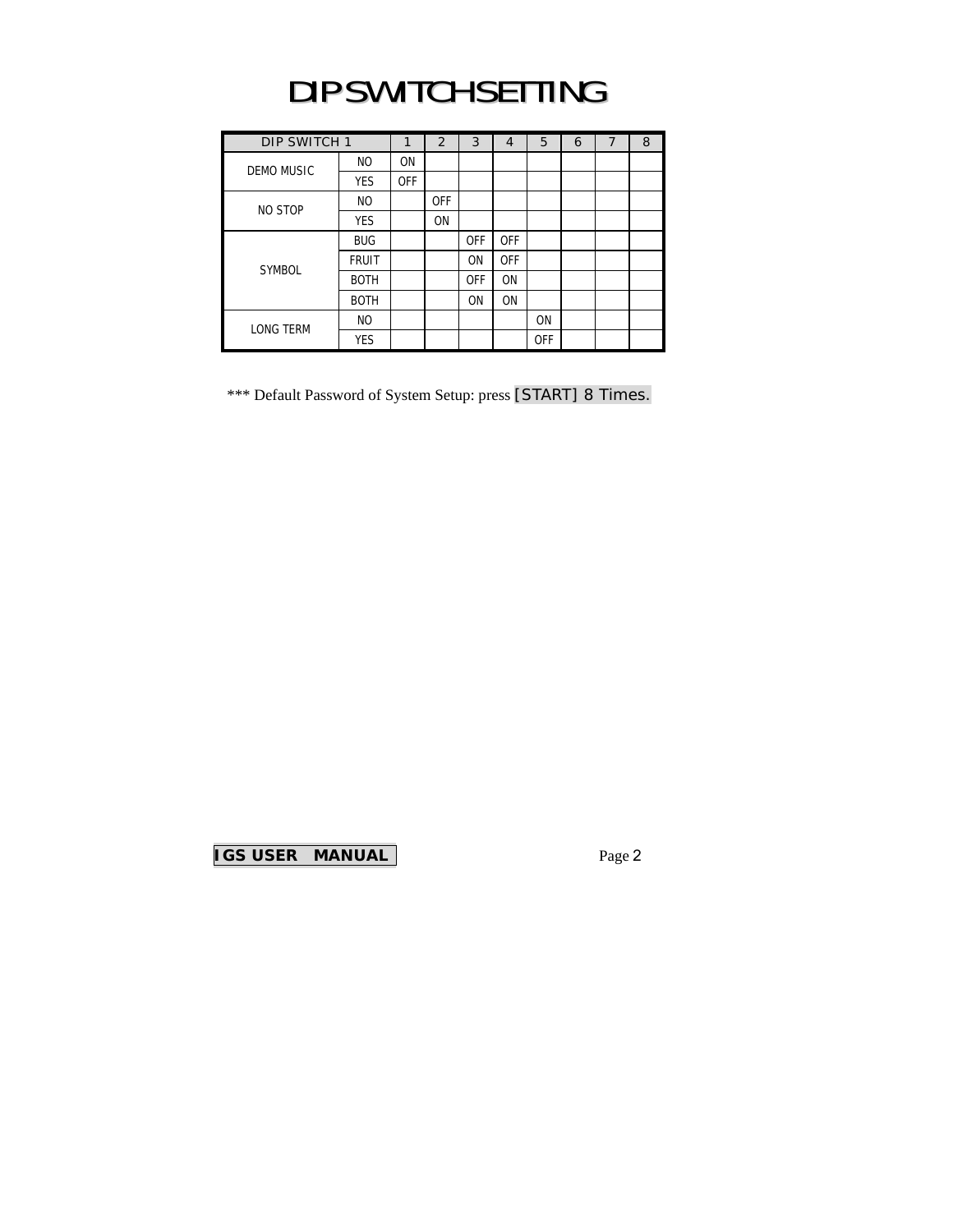#### 36&10PINBUTTONLAYOUT

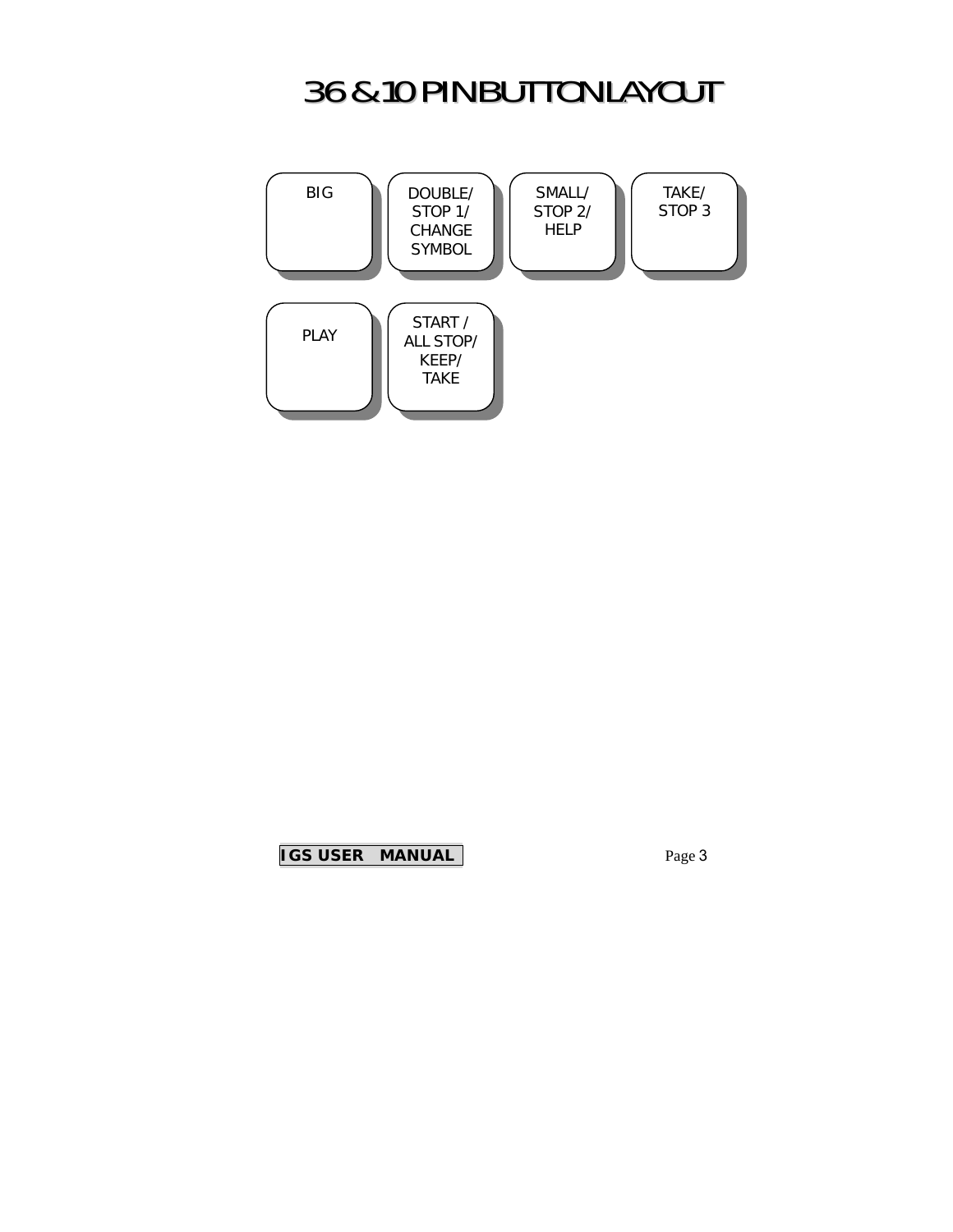#### BOOKKEEPING& ADJUSTMENT

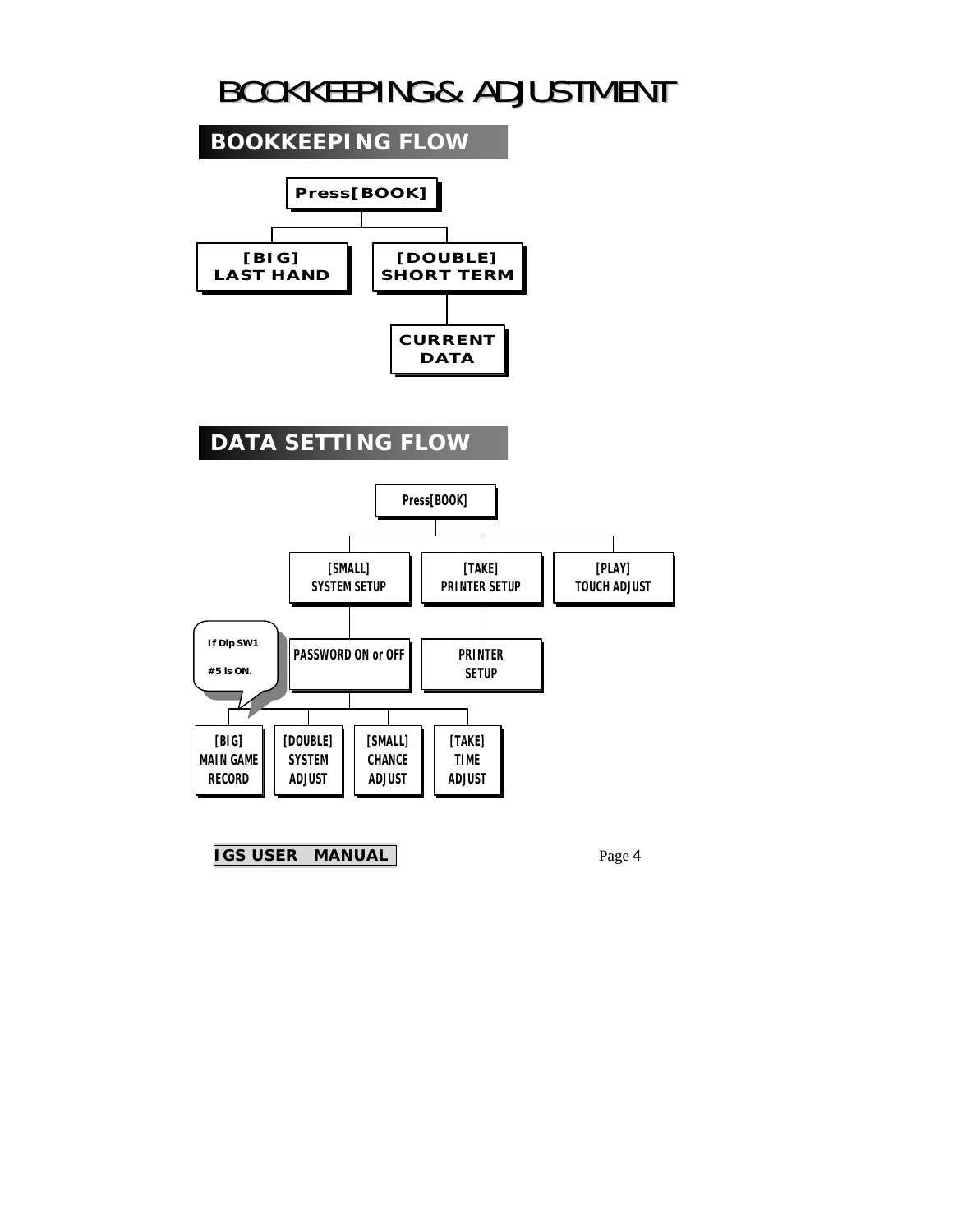## ON-SCREEN SYSTEM SETTING

#### **SYSTEM SETUP**

**Press [BOOK]→[SMALL]→[SMALL] to select the following items.** 

| <b>CONTENT</b>                 | <b>SETTING SELECTION</b>                             | <b>DEFAULT</b>                    |
|--------------------------------|------------------------------------------------------|-----------------------------------|
| <b>MAX PLAY</b>                | 5, 10, 15, 20, 30, 40, 50, 80, 100, 120              | 80                                |
| <b>MIN PLAY</b>                | 1,5,10,15,20,30                                      | 5                                 |
| SYSTEM LIMIT                   | NO, MAX PLAY X 1100                                  | <b>NO</b>                         |
| <b>COIN RATE</b>               |                                                      | 100                               |
| KFY IN RATF                    | 1, 2, 3, 4, 5, 10, 15, 20, 25, 30,                   | 100                               |
| <b>KEY OUT RATE</b>            | 40, 50, 60, 75, 80, 100, 200, 250,<br>400, 500, 1000 | 1                                 |
| <b>TICKET RATE</b>             |                                                      | 20                                |
| <b>MAX BONUS</b>               | 5000, 8000, 10000, 20000,<br>30000, 40000, 50000     | 10000                             |
| TICKET OUT<br><b>INTERFACE</b> | DISPENSER DIRECT / PRINTER<br>DIRECT /<br>ATTFNDANT  | <b>DISPENSER</b><br><b>DIRECT</b> |
| PRINTFR<br>COMMAND             | CBM1、ESC / POS、STAR                                  | CBM1                              |

REMARK:

- "Ticket Out Interface" refers to the output device and the function of [Collect] on the Touch Screen itself.
- Use "Attendant" if there is no output device.
- **•** Printer uses DB9 Female/DB25 Male Serial Printer Cable (Null Modem) Belkin Part Number: F2L044-06

|  | <b>IGS USER MANUAL</b> |
|--|------------------------|
|--|------------------------|

Page 5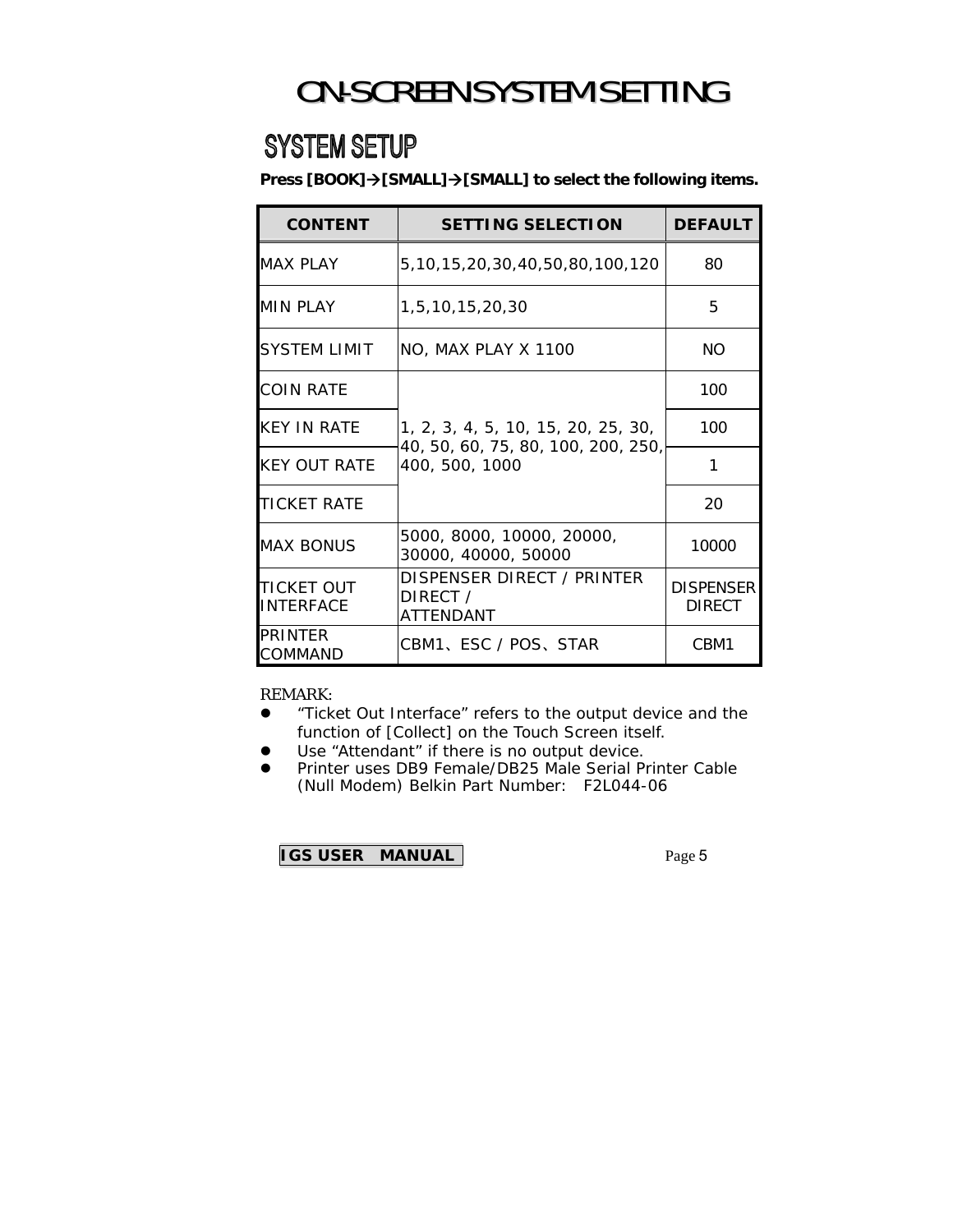## **CHANCE ADJUSTMENT**

#### **Press[BOOK]**→**[SMALL]**→**[SMALL] to select the following items**.

| <b>CONTENT</b>    | <b>SETTING SELECTION</b>                    | <b>DEFAULT</b> |
|-------------------|---------------------------------------------|----------------|
| <b>GAME LEVEL</b> | LEVEL 1, LEVEL 2, LEVEL 3, LEVEL 4, LEVEL 5 | LEVEL 5        |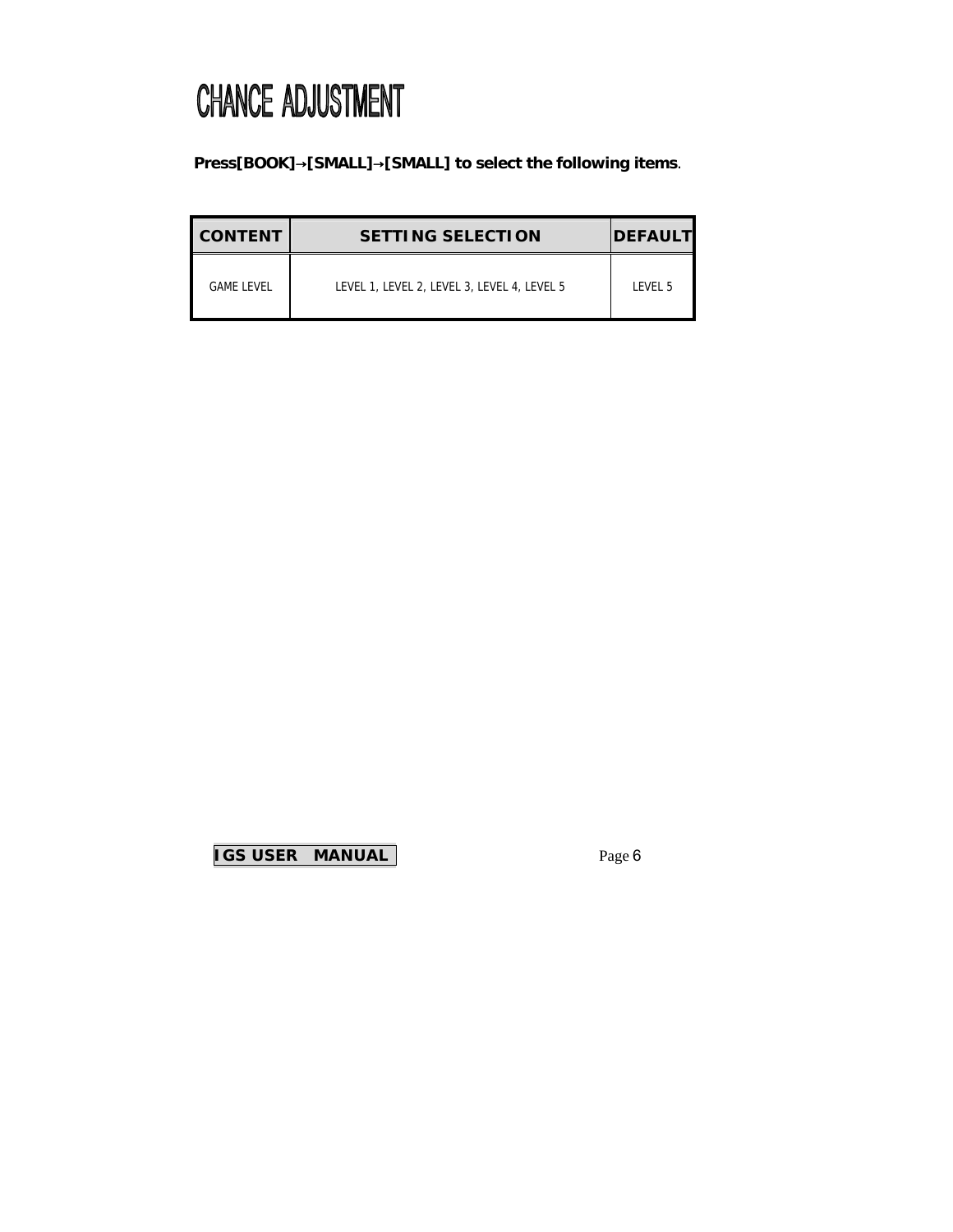#### **MAIN FEATURES OF NUDGE A BUG:**

- **2 Graphics Choices:** Classic Fruit, Bugs. (via Dip SW1, #3 & 4, Switch Symbol by hitting "DOUBLE" button).
- ◆ **Skill Nudge Mode:** During a game, players can select a reel and move it up or down. The process is full of strategic thinking and great entertainment.
- **Special "Wildx2" Award:** represents any Symbol and doubles the ODDS.
- **Bugs Collecting Bonus:** 2 to 50 times of different single bonus reward & maximum jackpot 10,000 award (adjustable on screen setting).
- **Auto Play and Touch Screen Supported.**

#### **IGS USER MANUAL**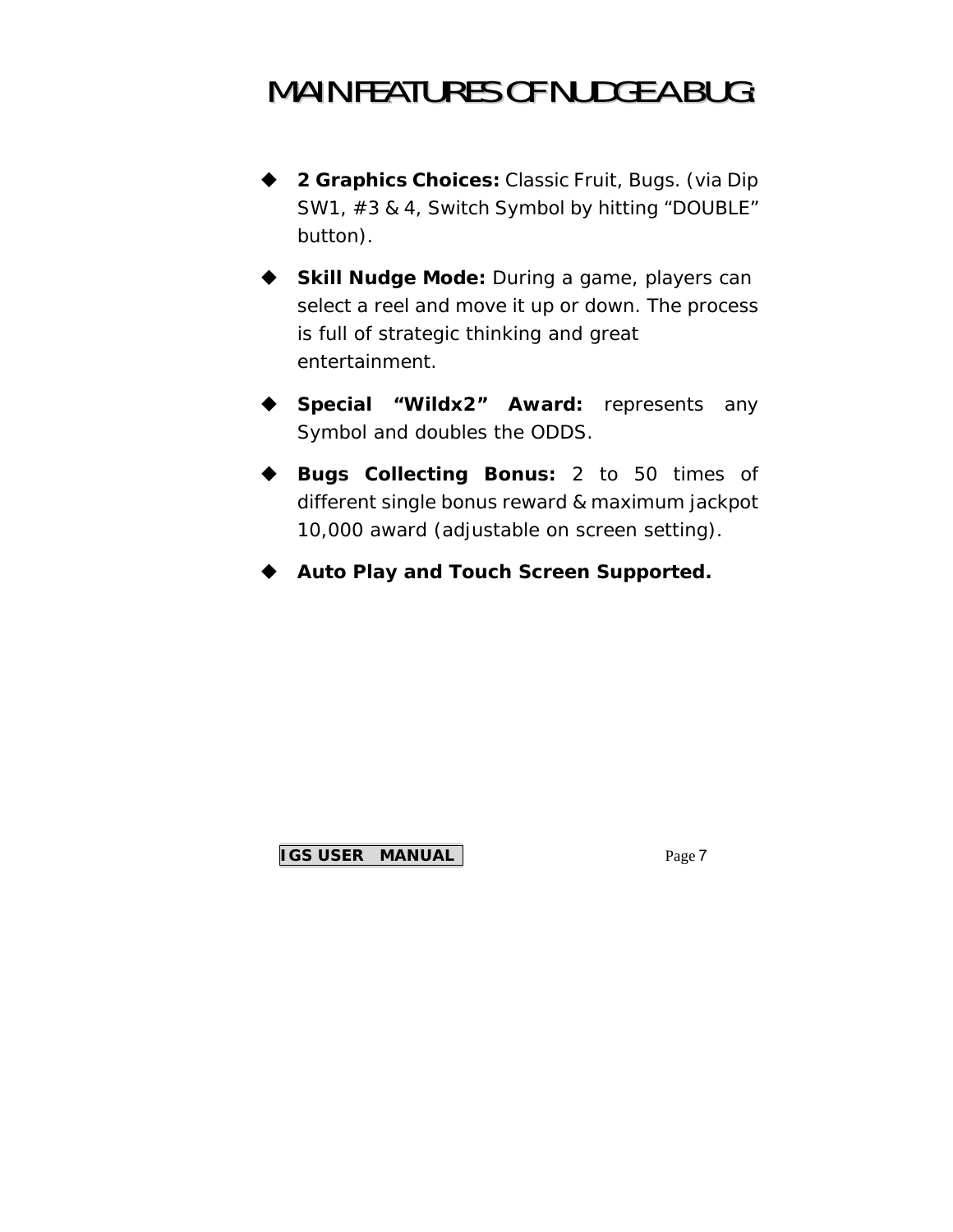## **HOW TO PLAY MAIN GAME DESCRPTION**



**Main Screen of Bug symbols** 



**Main Screen of Fruit symbols**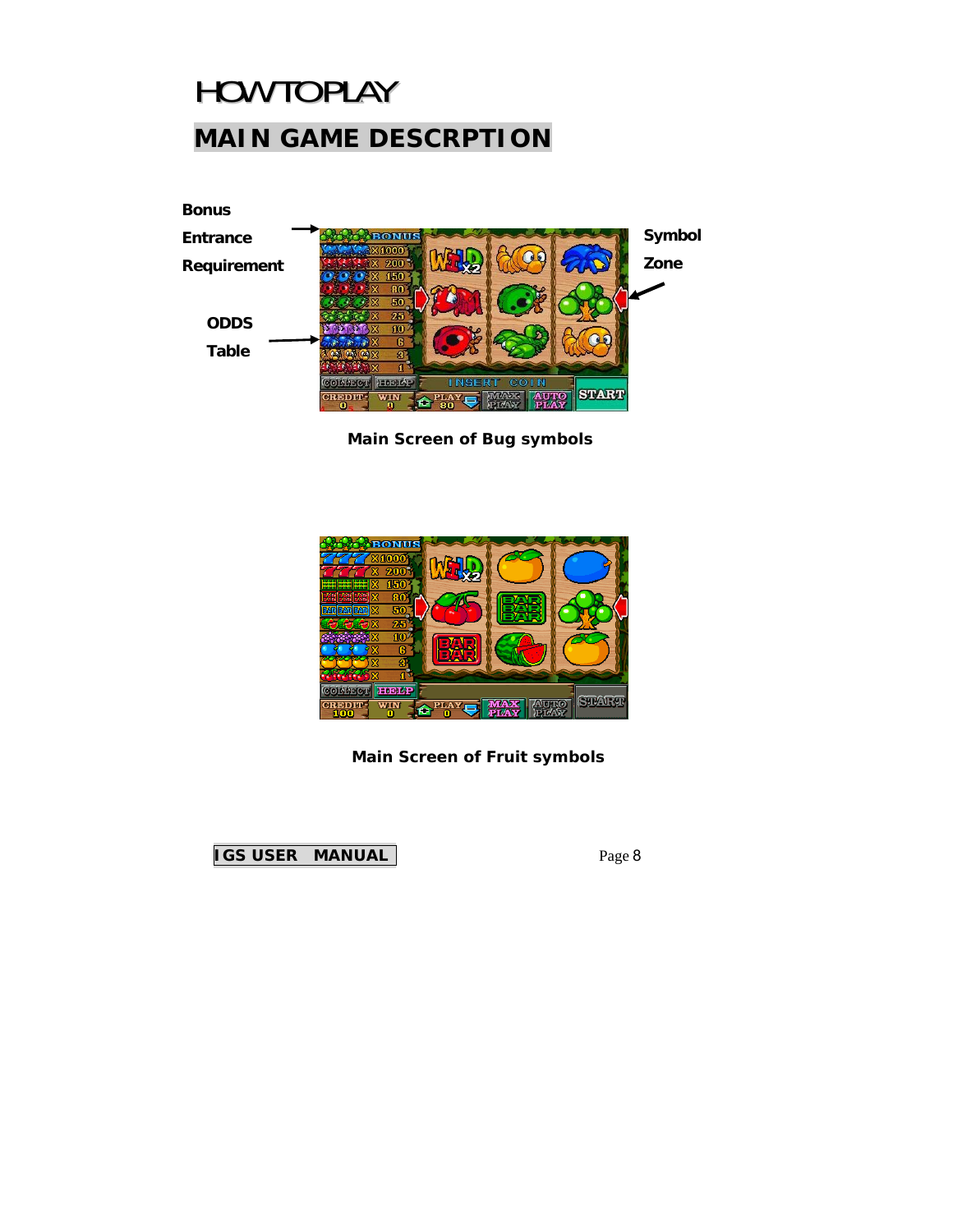- ★ Press **← , or FAX** to adjust your play.
- **★ Press EXAMPLE** to start a new game.
- ★ Press **RAISE** or **LOWER** to move one symbol UP or **DOWN. Only one move is allowed.**
- ★ **Press to begin the game automatically.** 
	- **When there's no win, WEBBP** will be enabled **automatically and then starts the next play.**
	- **E** When there's a win, **WHAN** will be temporarily **disabled to let you nudge.**
	- When entering the bonus game or the win is more than 10 times, **WARED** will be disabled.

★ **If the horizontal line matches a WINNING COMBINATION, you win the amount shown.**

**IGS USER MANUAL**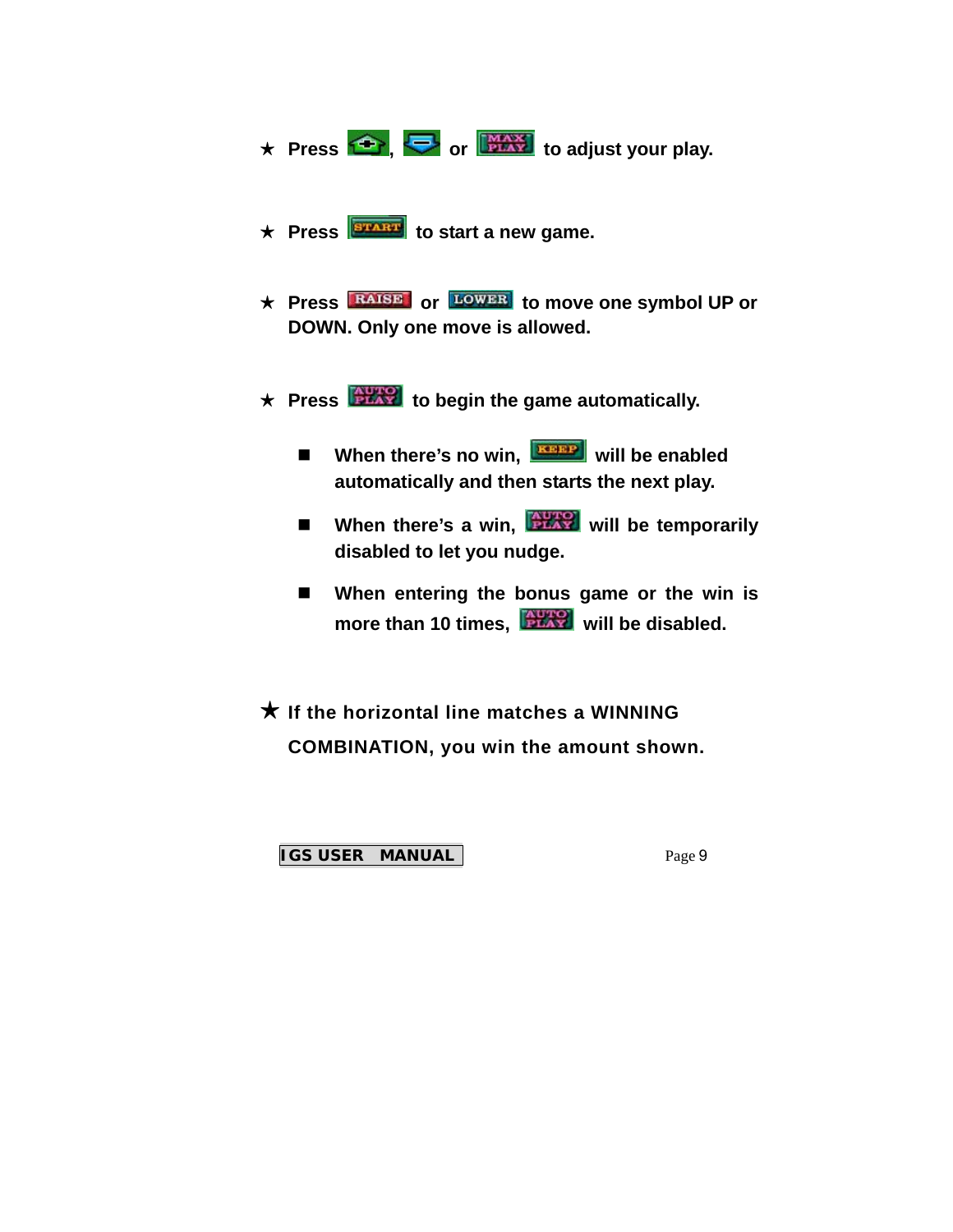#### **Special Wildx2**



**present as any line-up wining and any symbol as the graphic on the right.**